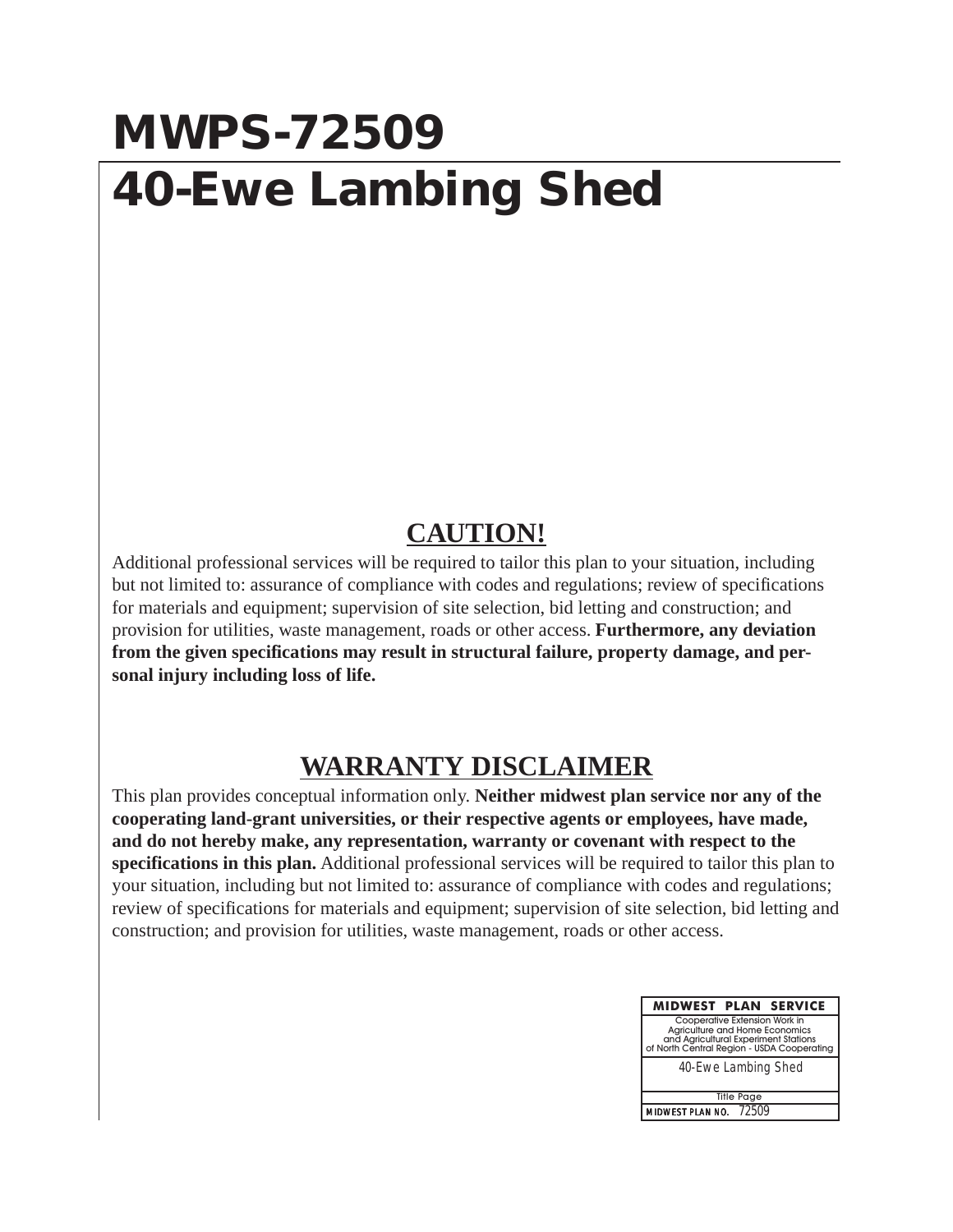

 $\bar{\phantom{a}}$  $\bar{1}$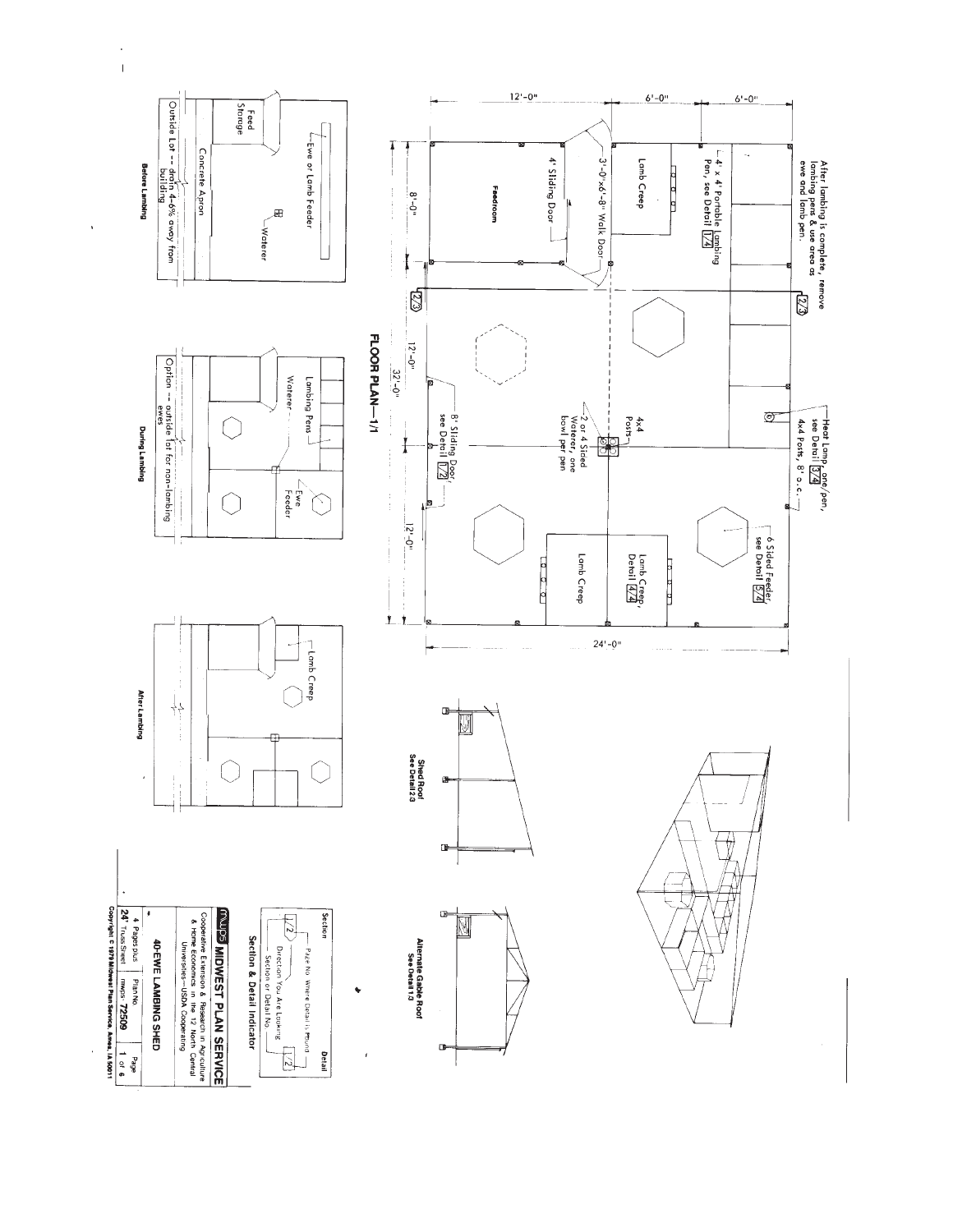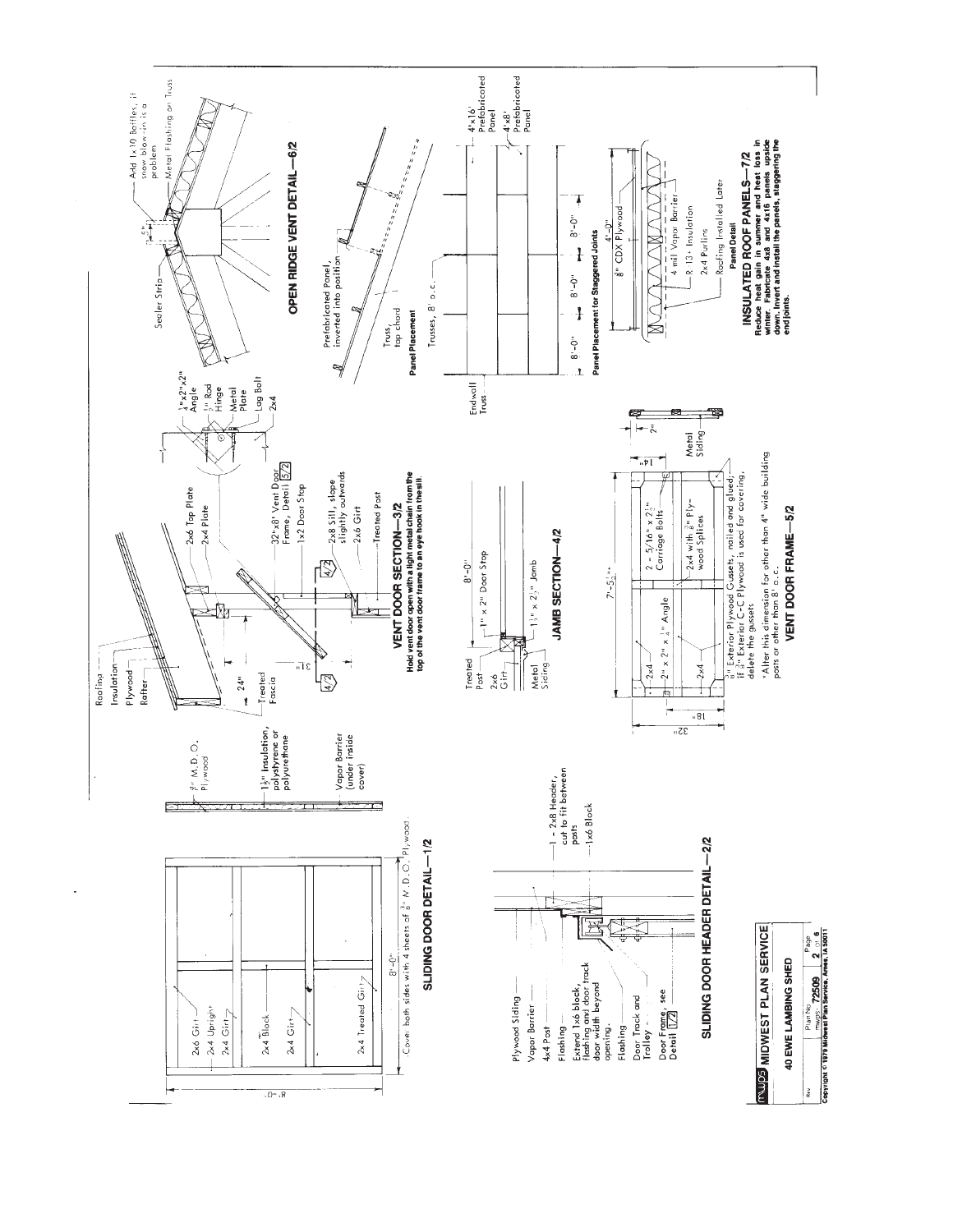

.